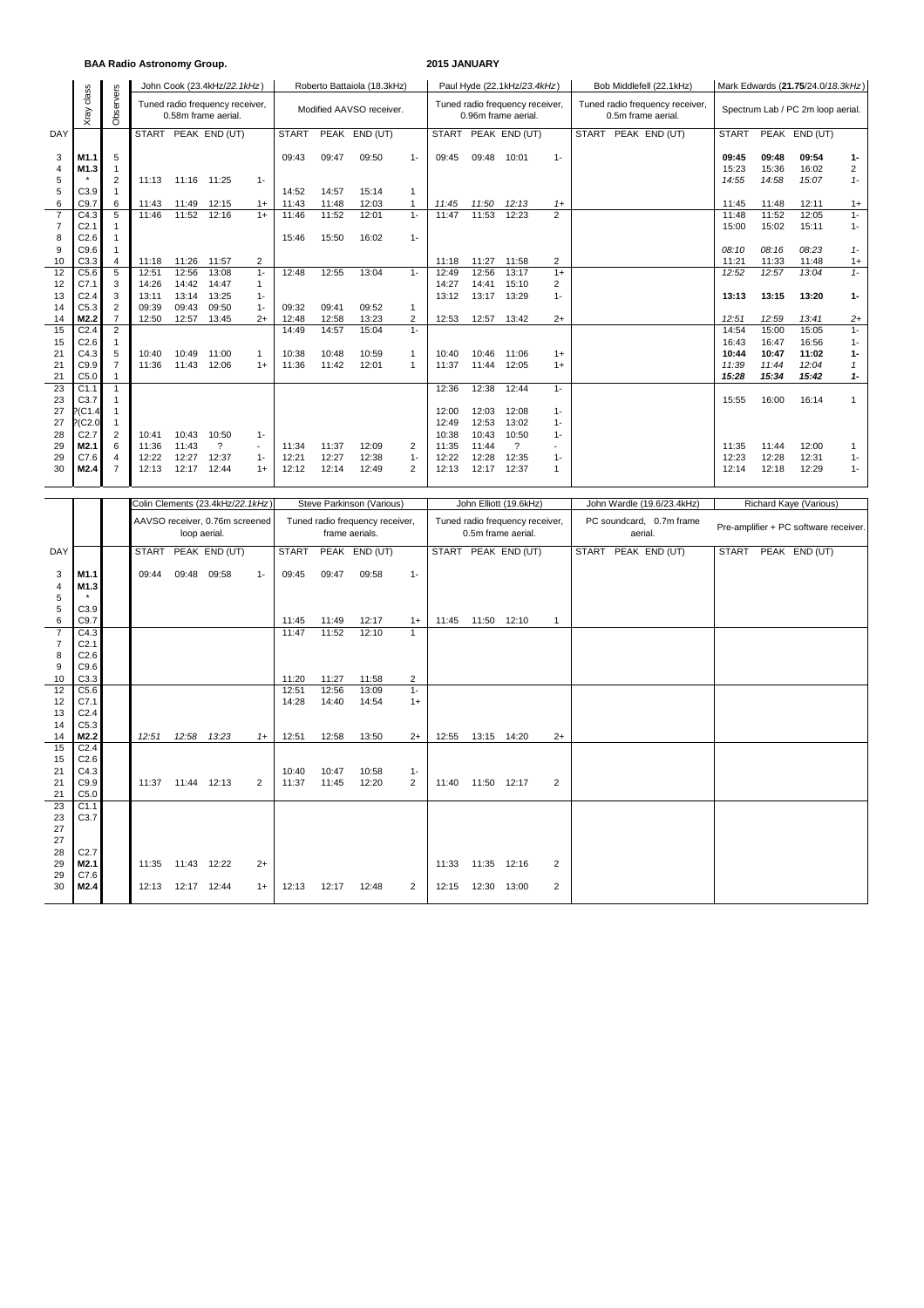## **VLF flare activity 2005/15.**

 $\blacksquare$  C  $\blacksquare$  M  $\blacksquare$   $\blacksquare$  X  $\blacksquare$  Relative sunspot number

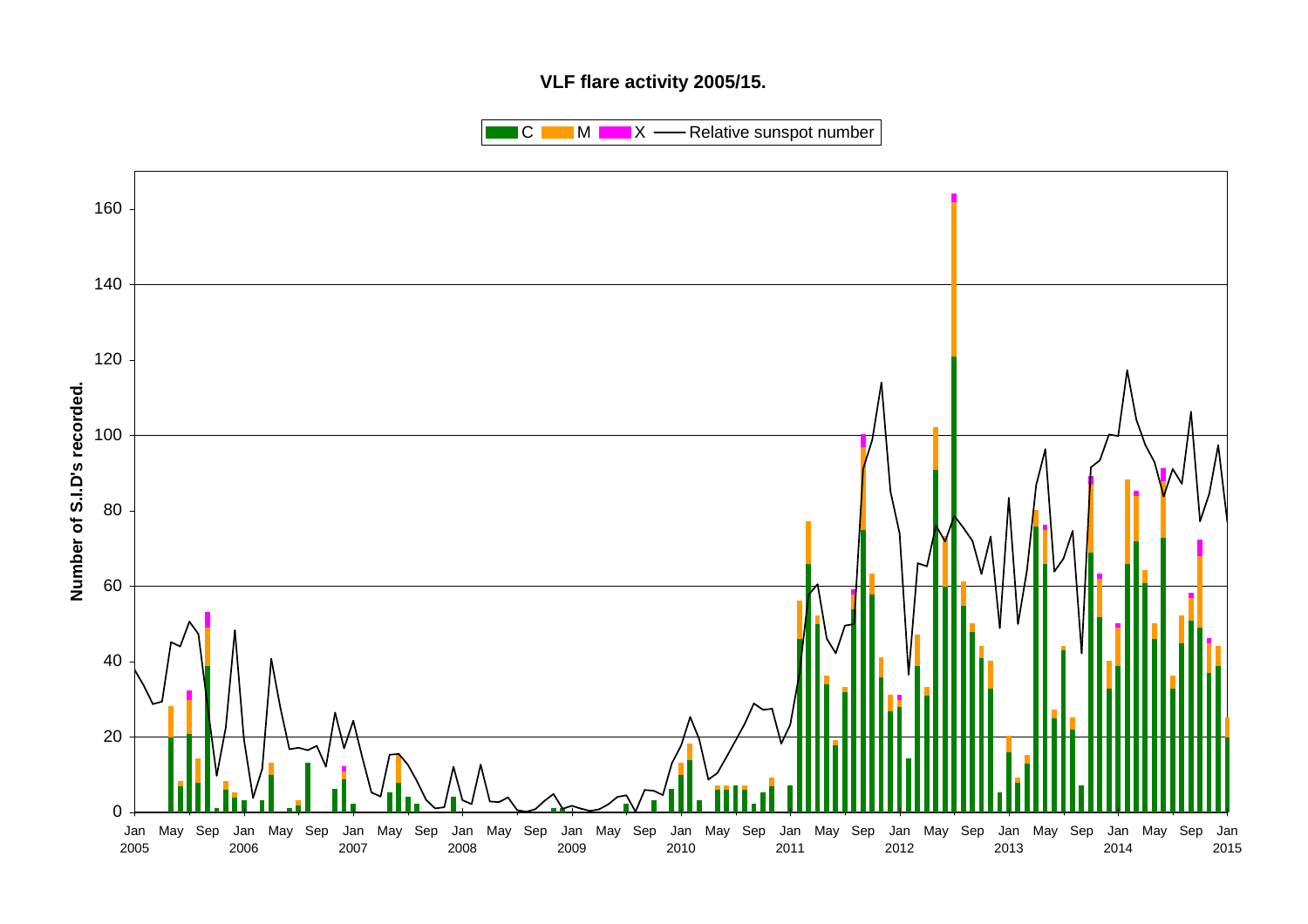### BAA Radio Astronomy Group. 2015 JANUARY.

To complete 2014, Mark Edwards has again produced a chart of the D-region height from his 19.6 and 22.1kHz observations:



The data points are in red, with the model result in green. Results are similar to those from previous years, although the large spread in the data makes interpretation quite difficult.

 2015 made a slow start with just 27 flares recorded as SIDs. Many of these were quite energetic, although none were of X-class. Activity peaked towards the end of the month, with some interesting SIDs on the 29<sup>th</sup>:<br>
Thu Jan 29 2015



This chart from Peter Meadows shows the M2.1 and C7.6 flares, as well as evidence of an earlier complex of flares around 09:40.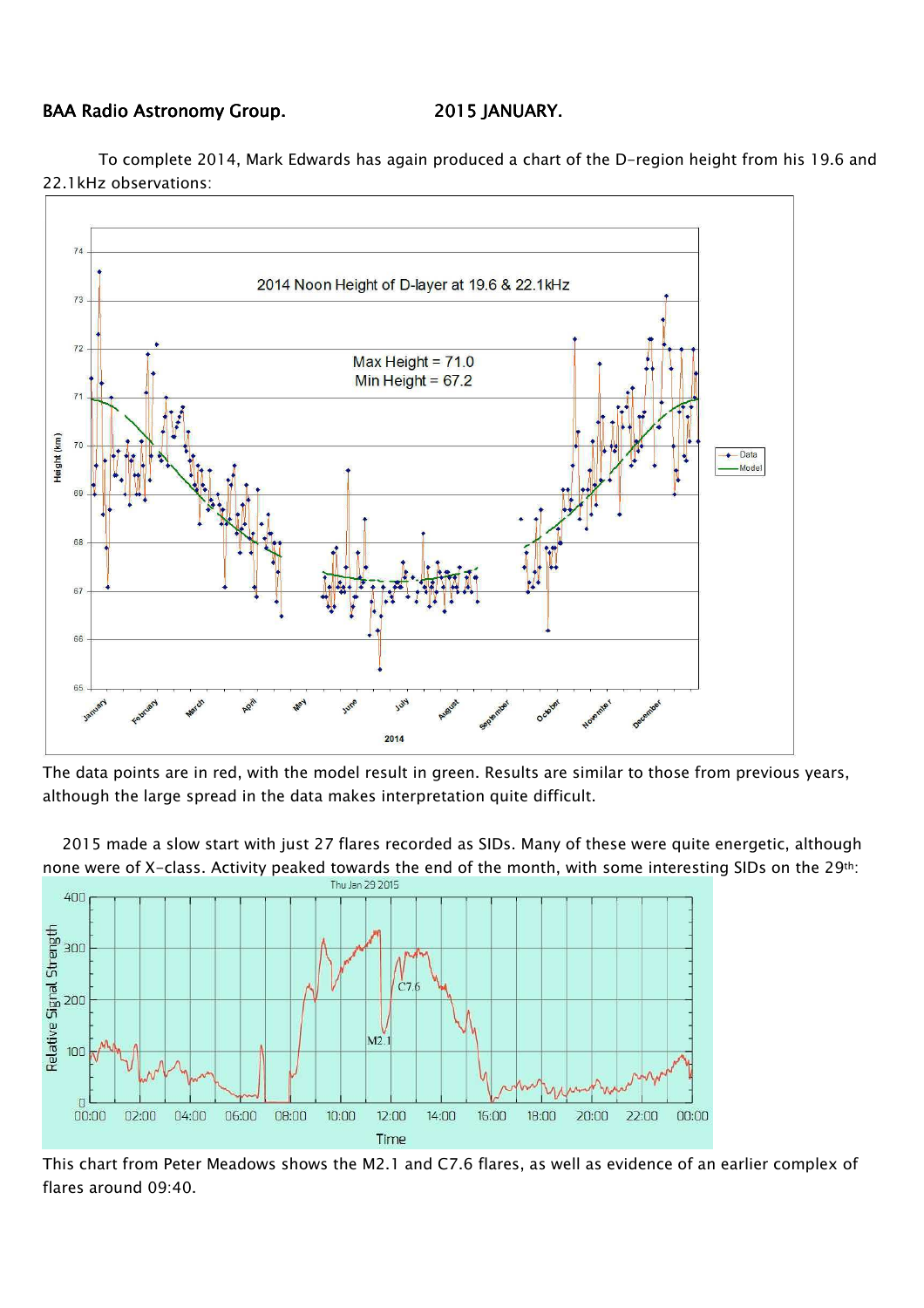

This shows an unusual shaped SID for the M2.1 flare. The flare itself had a long decay time (about 3 hours) with the C7.6 flare from a different active region superimposed on the decay.





The secondary GOES13 satellite was in use at the time, and the SWPC bulletin does not list either of these flares. I have added the flare magnitudes from the X-ray data file. Both flares show at 23.4kHz (red), with slightly smaller SIDs visible at 22.1kHz (blue).

I have received complaints that some of the best flares have been occurring at 24 hour intervals, close to midnight, and so unobservable in Europe. To compensate, there have been a number of good flares through January much closer to midday. A good pair were recorded on the 6<sup>th</sup> and 7<sup>th</sup> within minutes of 12:00UT, and also demonstrating the wide D-region altitude variations at this time of year.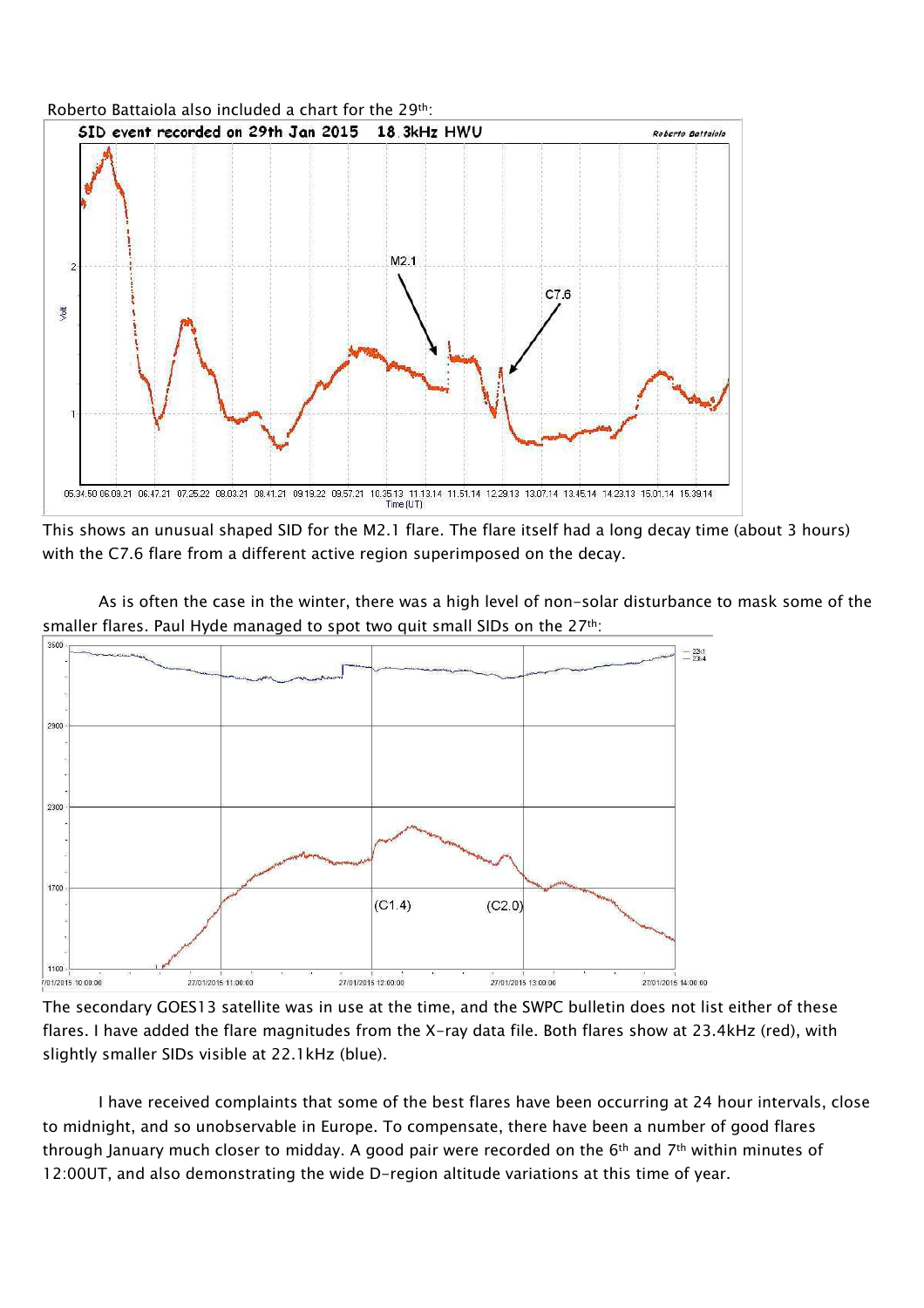

This recording from Mark Edwards shows the two day's SIDs overlaid, both at 18.3kHz. The SIDs are inverted on the two days, as is the shape of the diurnal curve. The reflection point of the D-region was already quite low on the 6<sup>th</sup> (black trace) allowing an in-phase SID, increasing the signal strength. Conversely on the 7<sup>th</sup> the reflection point was much higher, initially producing an out-of-phase SID reducing the signal strength. At its peak the reflection point has shifted even further, producing a short period of in-phase reception increasing the signal strength again.



Colin Clements noted just one significant 151MHz burst, shown above. This coincided with the M2.2 flare, widely recorded around 13 to 14UT in the 14th.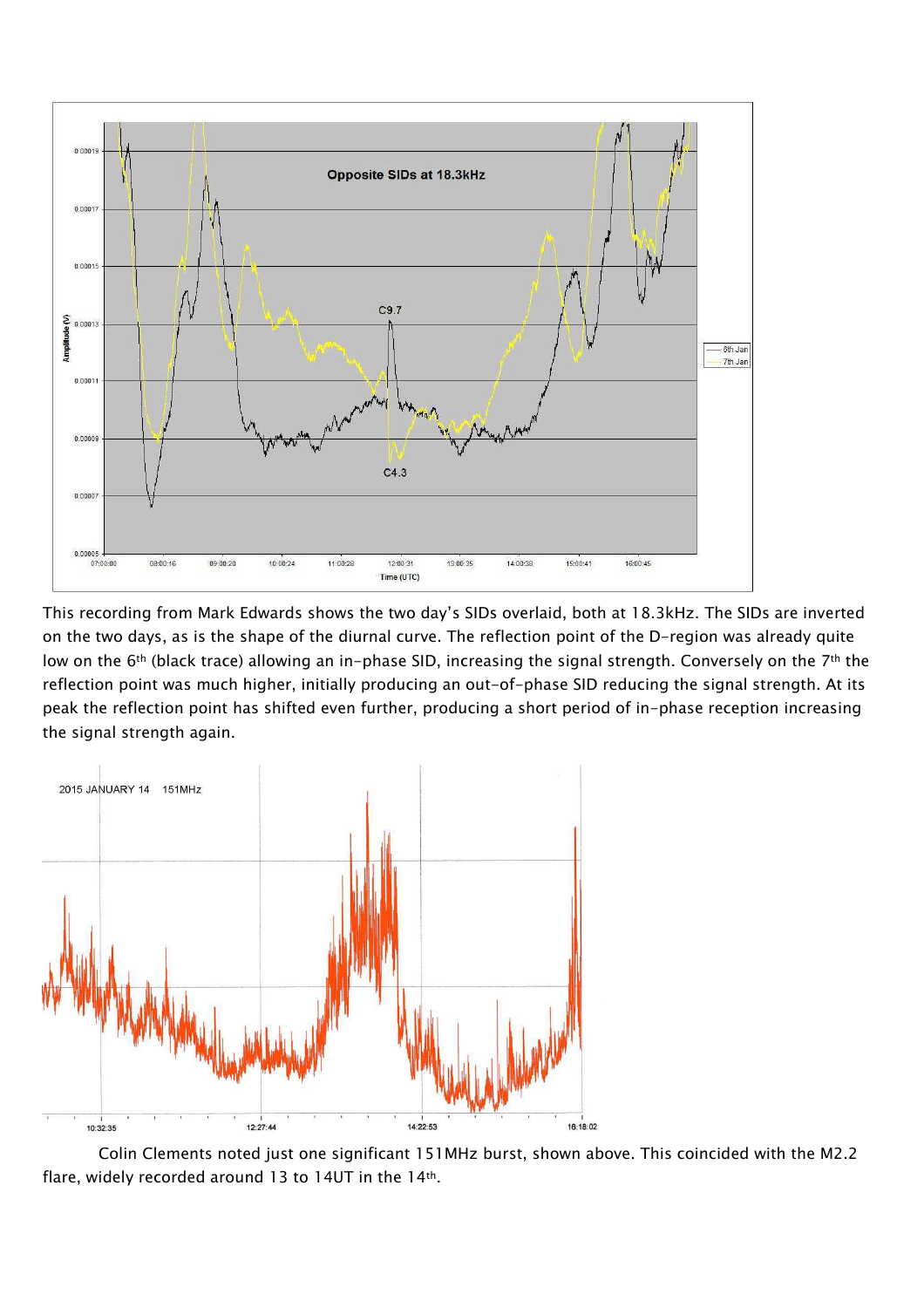Solar observers are in for treat on March 20<sup>th</sup> with a Solar Eclipse. Greatest eclipse occurs over the sea between Iceland and the Hebrides, near the Faeroe islands 64° 25'N, 6° 34'W). Throughout the UK there will be a good partial eclipse ranging from 85% in the south-east to 95% in the north of Scotland and Northern Ireland. This also presents an excellent opportunity for radio observers to record the event. Even better, the radio monitoring can be going on while eclipse progress is being watched (weather permitting!) through an eclipse viewer or projected by telescope. Do remember to take care however, remembering that even a 95% eclipse is too bright to watch with the unprotected eye. If in doubt about solar observing safety, contact the Solar Section for advice. Full details of eclipse magnitude throughout the UK can be found in an article by John Mason at www.britastro.org/article\_render/6232, as well as in the BAA 2015 handbook.

Our normal VLF monitoring techniques should produce some interesting curves during the eclipse as the D-region begins to return to night-time conditions and back to day-time after maximum eclipse. First contact is about 07:40UT, maximum at 09:45, and final contact about 11:50UT (from Fred Espenak's fifty year eclipse cannon). Sunrise at the point of greatest eclipse is 05:37UT. Great circle paths from the UK to NAA, maine (24kHz) and NRK, Keflavic (37.5kHz) pass close to the path of totality to the west of maximum eclipse and should show a very strong response to the eclipse. Paths to Skelton and Anthorn are entirely within the partial eclipse area, as is the easterly path at 23.4kHz (but note that its usual morning break occurs during the period of interest). From northern Italy the eclipse will be about 70%, and should still produce a noticeable change in the diurnal curve.

The activity level of the sun at eclipse time is unknown of course, but a comparison of charts from the days before and after the 20<sup>th</sup> should provide a good base from which to judge its effect. Each of us has a different path for the various signals, and so as many observations as possible would be welcome for this event.

## MAGNETIC OBSERVATIONS.

Despite the number of energetic flares in January, there were no CMEs recorded in satellite imagery. Most of the magnetic activity shown in the Bartels chart seems to be from coronal hole effects. A large coronal hole was present close to the Sun's south pole, extending over quite a large area early in the month. An active period began shortly after 15UT on the 4<sup>th</sup> as the IMF turned southwards with the CHHSS.



This chart from Colin Clements shows the 4<sup>th</sup> and 5<sup>th</sup> of January. There is some local interference mid-morning on the 4th, but the CHHSS is quite clear from 15:07UT. Calmer conditions return after 03UT on the 5th. My own recordings show a maximum disturbance of  $+70/-40$ nT over this period.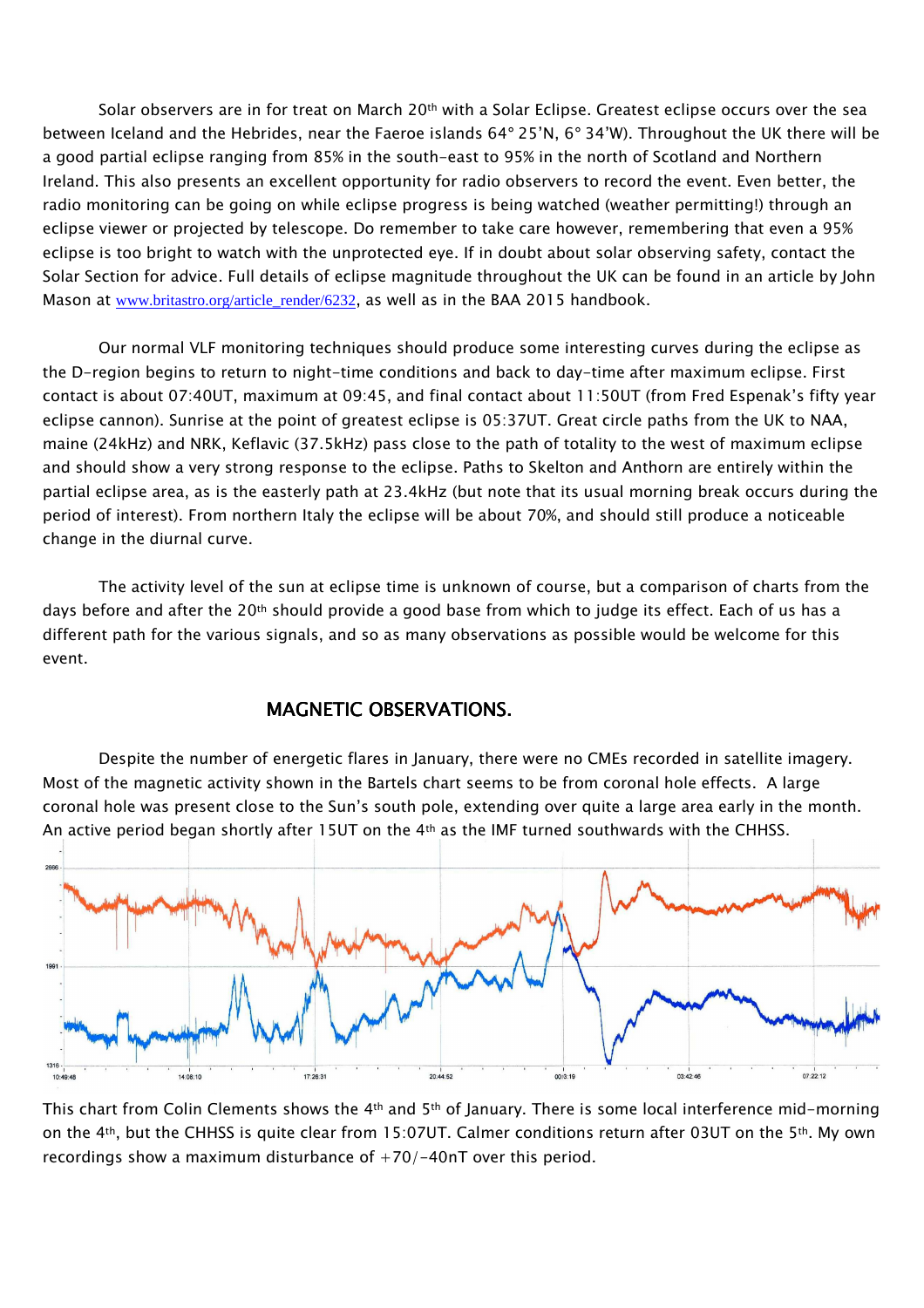A sudden storm commencement (SSC) was recorded at 06:14UT on the 7<sup>th</sup>, followed by some fairly rapid variations in the magnetic field. Quiet conditions returned after 14:00, as shown in my recording: 2015 JANUARY 7

| port and an experimental construction of the construction of the construction of the construction of the construction of the construction of the construction of the construction of the construction of the construction of t |  | manager |     | <b>Martin</b> |     | <b>CONTRACTORY AND INCOME.</b> |     |     |
|--------------------------------------------------------------------------------------------------------------------------------------------------------------------------------------------------------------------------------|--|---------|-----|---------------|-----|--------------------------------|-----|-----|
| SSC                                                                                                                                                                                                                            |  |         |     |               |     |                                |     |     |
| ĥh                                                                                                                                                                                                                             |  |         | 10h |               | 12h | 13h                            | 14h | 15h |

The peak deviation is about 75nT in my horizontally mounted sensor. A Kp of 7 was recorded in the Boulder (USA) magnetometer, despite the strong CHHSS having already slowed down since the 4<sup>th</sup> / 5<sup>th</sup> disturbance. The source of the SSC was initially unclear, as no earth-directed CMEs had been seen in satellite data. The ACE sensors had not detected the usual CME shock, and only a very small wind speed increase was seen. The IMF had however turned strongly southwards. LASCO images did show a very weak diffuse CME directed well to the south east at around 07UT on the 3<sup>rd</sup>. SDO images at this time also showed a rapid change in the shape of the northern edge of the large coronal hole, indicating that some hidden event had occurred. It is suspected that the magnetic field from this event had become entangled with the existing CHHSS to produce the very rapid change in IMF orientation, but without the usual CME shock.

The above details are from the Solar-Terrestrial Centre of Excellence in Belgium. Their bulletin can be found at www.stce.be/newsletter/pdf/2015/STCEnews20150116.pdf. My thanks to Roberto Battaiola for directing me to this information. It is well worth reading.

Short periods of minor disturbance from the CHHSS were also recorded in mid-January. The disturbance increased in strength again mid-afternoon on the 21st, lasting through most of the 22nd. Further short periods of activity were recorded on the 29<sup>th</sup> and 30<sup>th</sup>, also from CHHSS effects, as the southern polar coronal hole was joined by another in the northern hemisphere.

Magnetic observations received from Colin Clements, Gonzalo Vargas, Roger Blackwell and John Cook.



# BARTELS CHART.